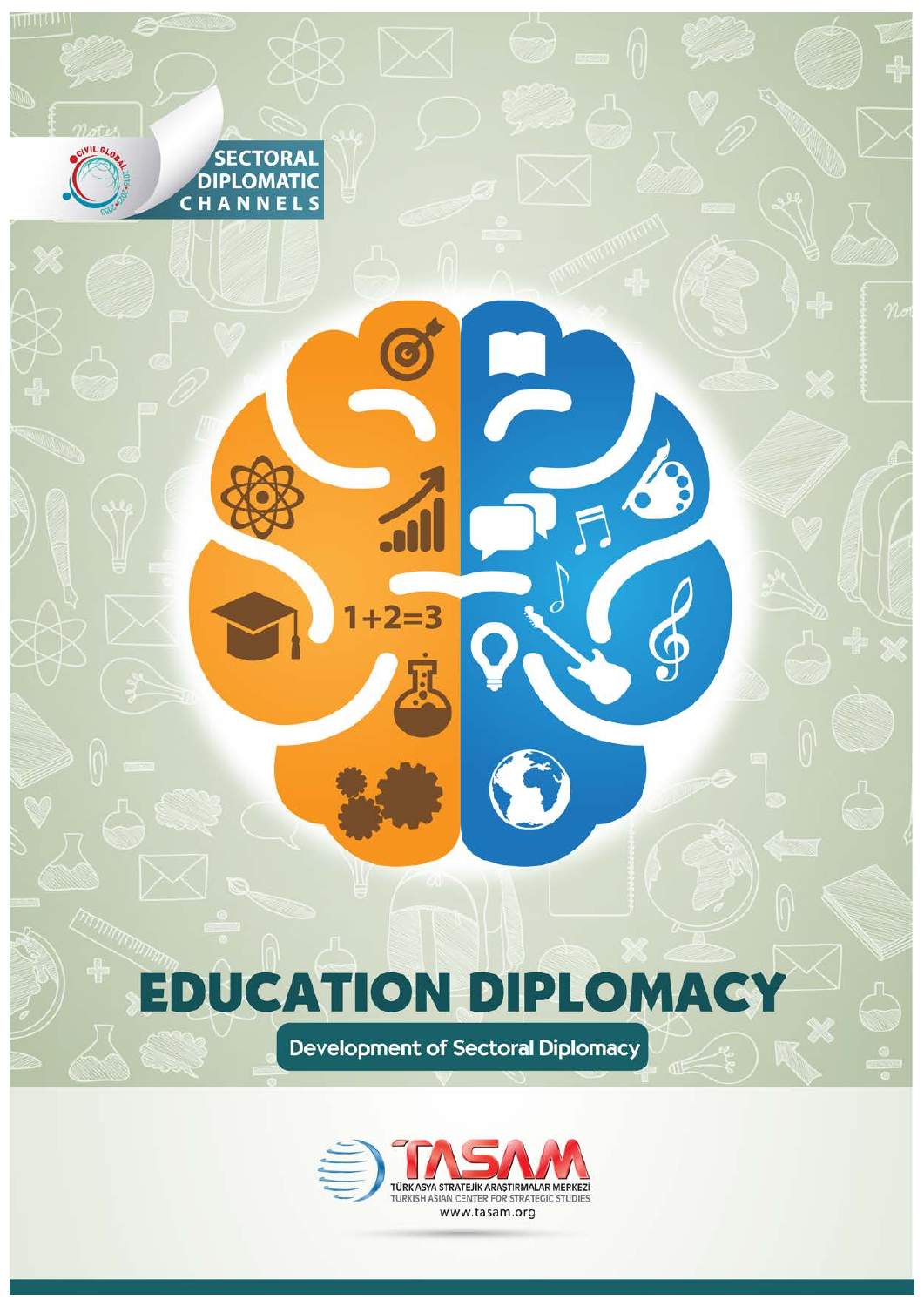



## **STRATEGIC VISION DOCUMENT EDUCATION DIPLOMACY "Development of Sectoral Diplomacy"**

The comprehension of cultural diplomacy developed in the result of new approaches in diplomacy has turned all citizens, who are effective in any field of the life, into a potential "ambassador". Its effects have been sensed in lots of areas especially as the cultural interaction. In this context, one of the most active jobs in case of contributing to the image of country, may be the most important one, is the education. This situation is valid in every areas of the education from foreign language training to student or instructor exchange programs.

The aim of international teaching and education is to develop communication, comprehension and tolerance among the countries by increasing the interaction among the cultures especially in the area of high education. The increase of the interaction among the different cultures is the main condition of preparation of today's youth to the global community and economy. And the success about it depends on maintaining international interactive activities in the area of learning and education.

New diplomatic approaches are directly related with how the majority of the population in a country steps up to the international events, cultural activities and phenomenon; and they define the image of a country reflecting to the outer world. And that brings an inevitable obligation to have a cooperation in the area of education. Today, lots of university give more importance to have international connections day by day. The relations among high education institutions have been the most progressing part of cultural relations. Academic connections and partnerships have been the inevitable factors of the progression in science and technology. And this situation has been obliged to prepare and apply high education policies with a polite diplomacy comprehension; and to train instructors especially in the universities as diplomats. When the education diplomacy has been applied as needed, and has been supported as enough by hard power factors; that provides important contributions to the national security, prestige and prosperity of a country.

On the other hand, it is one of the most important tools of new-colonialism applications; and provides the maintenance, spread and permanence of colonialist connections. One of the most basic tools, in which education is used as a factor progressing for the advantage of strong countries, is the language. While the students, who go from Western countries to the other countries, don't even try to learn the language of the host country; the students, who go to the West, are obliged to learn the language of the host country in addition to English. Also the applications about the education aids have been causing the strengthening Western imperialist treatments more instead of developing cooperation. Especially the countries in the scale of Turkey should be careful for the relations to be horizontal as possible instead of being vertical, while they are defining and applying the policies about the education diplomacy.